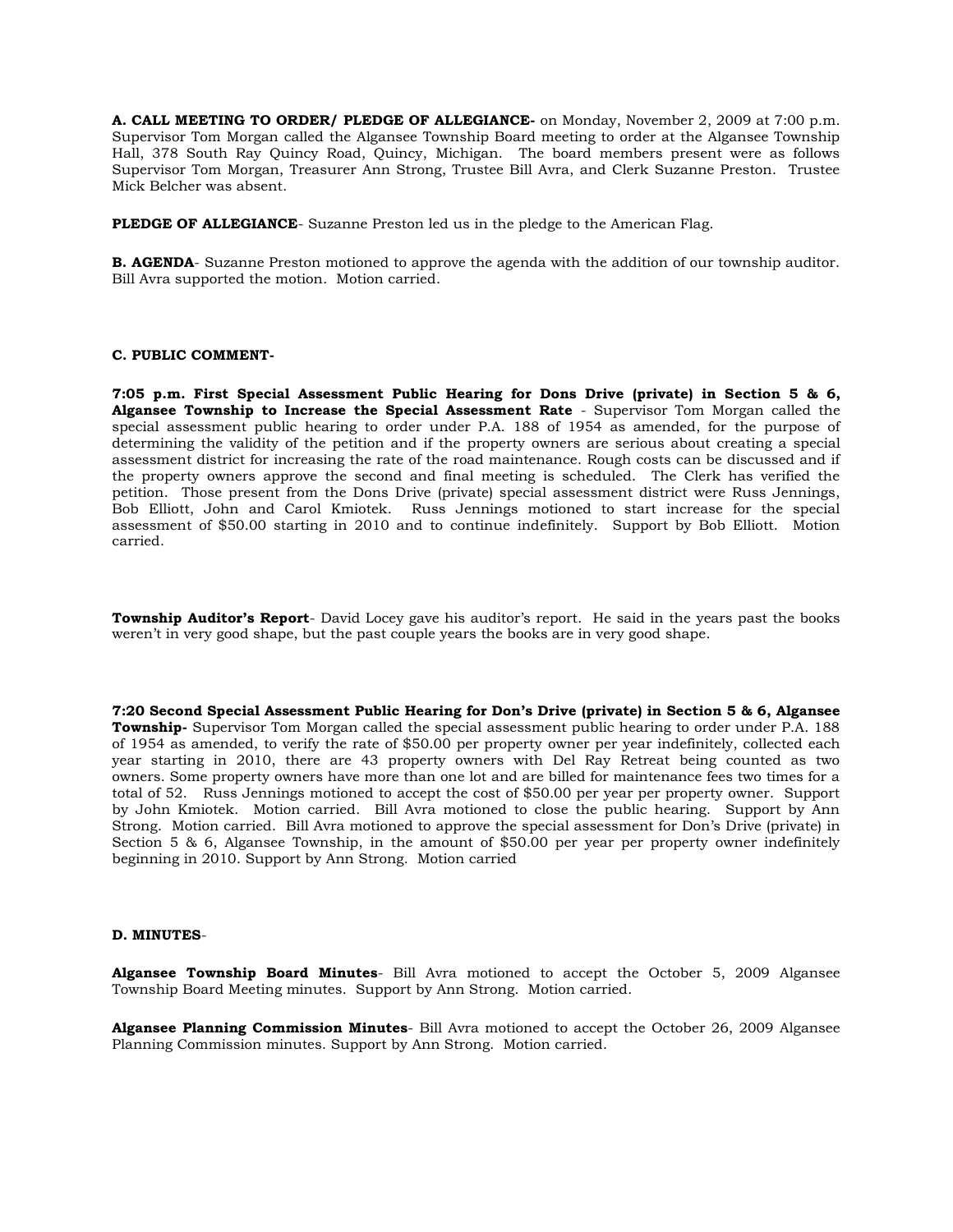### **E. TREASURER'S REPORT**

**E. 1. Monthly Report**- Treasurer Ann Strong reported the balance as of the last township meeting was \$355,201.06. The township had income this past month of \$356.35 and expenses this past month of \$21,506.40 giving the township a balance for this November meeting of \$334,051.01. The Clerk agrees. Bill Avra motioned to accept the Treasurer's report. Support by Suzanne Preston. Motion carried.

#### **F. COMMITTEE REPORTS**

**F. 1. Quincy Fire Association** – Trustee Bill Avra reported there weren't enough people for a quorum at the October 13th at 5:30p.m. Those that did attend were able to see the Fire Chief's new car computer. The next meeting will be on December 8th.

**F. 2. Report from Algansee Township Planning Commission** - Amos Barnett reported they will have the township planner help them review the Master Plan.

**F. 3. Report from Algansee Township Zoning Board of Appeals**- Bill Avra reported ZBA approved the variance for Cherie Cochrane on October 7th.

**7:30 First Special Assessment Public Hearing for Crauns Beach Drive in Section 5, Algansee Township to Renew the Special Assessment Rate** - Supervisor Tom Morgan called the special assessment public hearing to order under P.A. 188 of 1954 as amended, for the purpose of determining the validity of the petition and if the property owners are serious about renewing a special assessment district for the road maintenance. Rough costs can be discussed and if the property owners approve the second and final meeting is scheduled. The Clerk has verified the petition. Those present from Crauns Beach Drive were Gene Neuendorf, Ed Reed, Gerald Winter, Charles Ingolia, and Jim Null. Gerald Winter motioned to continue the rate at \$50.00 per property owners with the 26 property owners. Gene Neuendorf supported the motion. Motion carried. Suzanne Preston motioned to approve the special assessment district for Crauns Beach Drive and to close the public hearing. Support by Ann Strong. Motion carried.

**7:35- Second Special Assessment Public Hearing for Crauns Beach Drive in Section 5, Algansee Township to Renew the Special Assessment Rate-** Supervisor Tom Morgan called the second special assessment public hearing to order under P.A. 188 of 1954 as amended, to verify the rate of \$50.00 per property owner per year indefinitely with a total of 26 property owners to be collected each year starting in 2010. Gerald Winter motioned to accept the cost of \$50.00 per year per property owner. Support by Ed Reed. Motion carried. Bill Avra motioned to close the public hearing. Support by Ann Strong. Motion carried. Bill Avra motioned to approve the special assessment for Crauns Beach Drive in Section 5, Algansee Township, in the amount of \$50.00 per year per property owner indefinitely beginning in 2010. Support by Ann Strong. Motion carried. Bill Avra motioned to close the public hearing. Support by Ann Strong. Motion carried. Gene Neuendorf said he would like a spread sheet on the fund balance of Crauns Beach. Treasurer Ann Strong said she would send him an updated spread sheet. Ed Reed said he would like one also.

**F.5. Ordinance Violations**- **Junk**- 1025 Grove Road, owner Marsha Benedict, was sent a junk violation letter and hasn't responded. 291 Winhoven, owner Sandra Ely, she is working on cleaning up.

Chris Donato, 788 Bennett Drive, has a zoning violation of an accessory building in setback. Ann Strong motioned to support a compromise. Support by Bill Avra. Motion carried.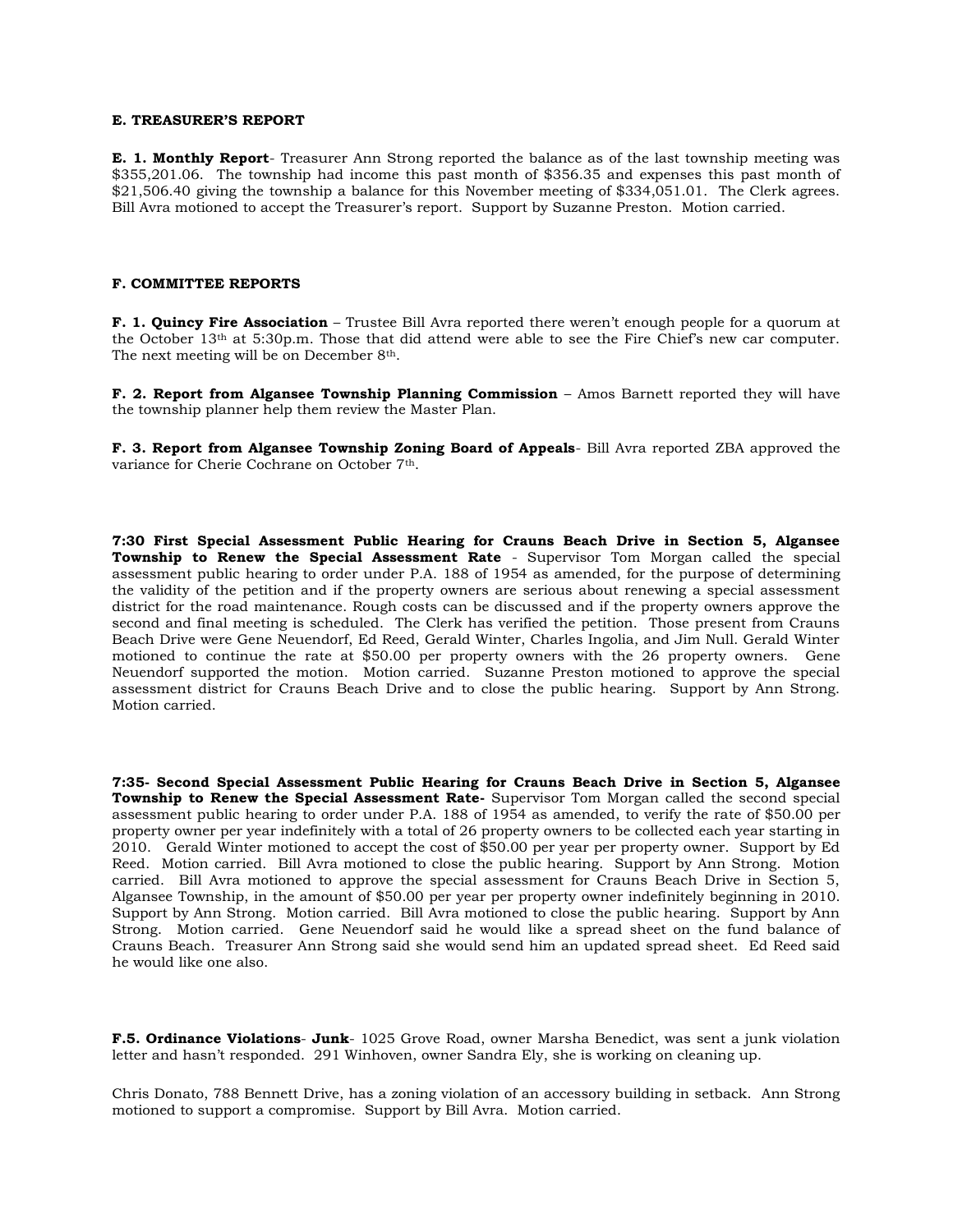**F. 6. Website (www. alganseetownship.com**) – Supervisor Tom Morgan reported he has talked with Fred Morgan and he will rehost it.

## **G. OLD BUSINESS**

**G. 1. FEMA Flood Plain Maps-** Ann Strong motioned to table this until we hear more. Support by Suzanne Preston. Motion carried.

## **G. 2. Fee Elimination/Reduction for Hardship Cases in other townships-** done

**G.3. Marble Lake Chain Sewer Committee**- Supervisor Tom Morgan said committee is looking into how to take a poll by all lake property owners to see how much support there is for a sewer before they proceed any further.

**G. 4. Street signs for Loch Haven & Crauns Beach-** Supervisor Tom Morgan said he found out that a street sign is about \$100.00 and he will contact 911 to see if they have any money for replacement of the street signs.

**G. 5. Poverty Guidelines for Board of Review**- Supervisor Tom Morgan said board of review will wait until the training to find out more because state is making changes to lesson foreclosure sales.

#### **H. NEW BUSINESS**-

**H. 1. Payment of Election Workers-** Bill Avra motioned to pay the elections plus supper. Support by Ann Strong. Motion carried.

**H. 2. 2010 Equalization Maintenance Contracts-** the county sent out a letter stating they may not do the equalization contracts next year. County GIS Department is working on a proposal to do the equalization contracts with the townships.

**H. 3. Friends of the Library**- would like to use the township hall on April 20, 2010 for a meeting from 5:00p.m. to 8:00 p.m. Bill Avra motioned to allow the Friends of the Library use the township hall on April 20th from 5:00 to 8:00p.m. Support by Ann Strong. Motion carried. Update on the walnuts collected- they didn't make as much on walnuts this year because the price was only \$6.00/bushel which was half what it was last year. They are still grateful for what they got.

### **Any Other New Business-** none

**I. PAYMENT OF BILLS**- Expenses were presented in the amount of \$24,876.44 including the election expenses of \$584.76. Bill Avra motioned to pay the bills. Support by Suzanne Preston. Motion carried.

# **J. SPECIAL REPORTS**

**J. 1. Zoning Administrator's Report**- Russ Jennings reported he issued 5 zoning permits for October-Gail Smurr, Randy & Cindy Zachrich, Scott Lewandowski, Ben Eicher and Gerald Hagerman, & one land split.